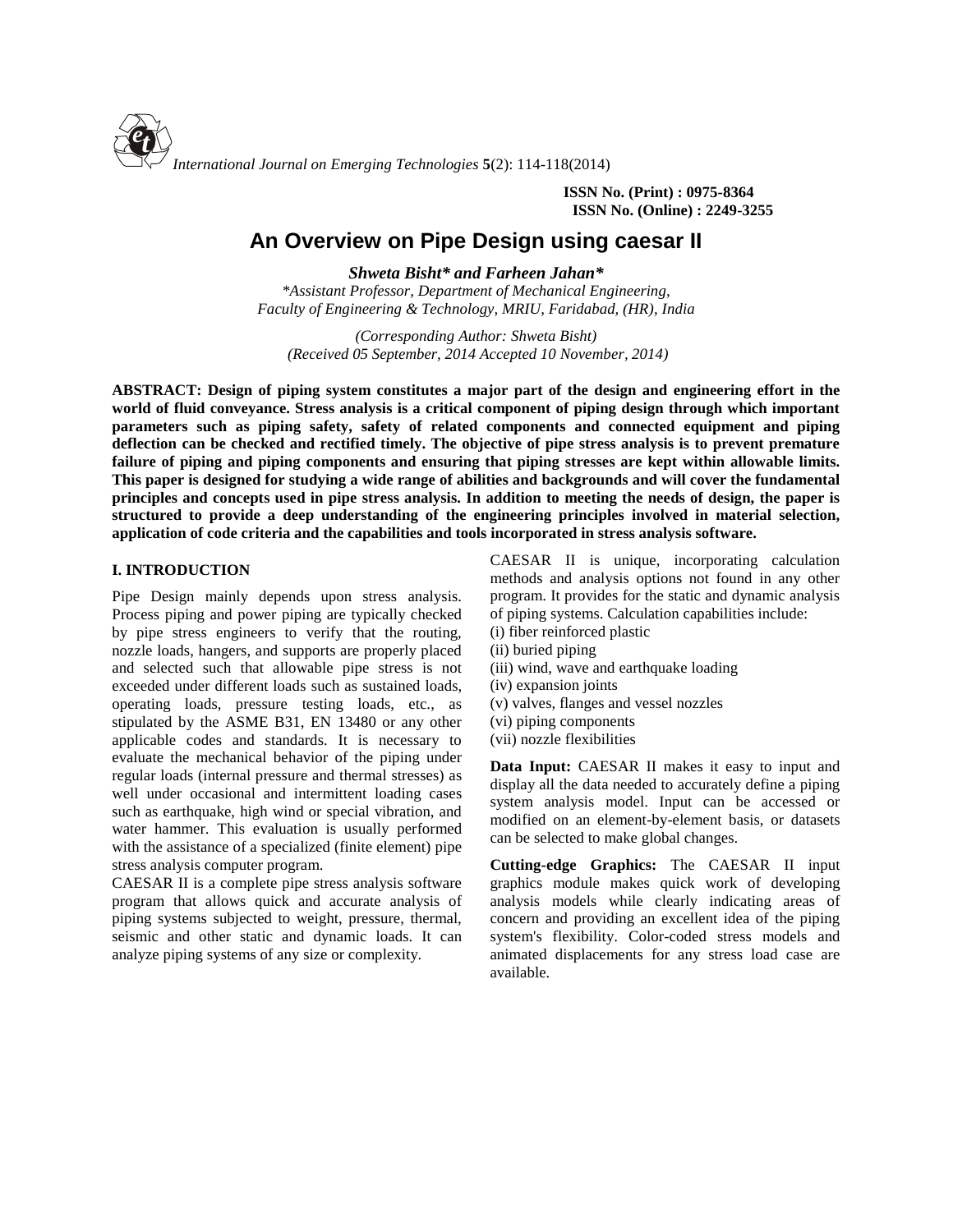**Design Tools and Wizards:** Tools and wizards for tasks such as creating expansion loops or viewing plant models in the analysis space help bridge the gap between knowledge and experience. Such tools take the guess work out of producing accurate analysis and recommending practical design changes. Nonlinear effects such as support lift off, gap closure and friction are also included. CAESAR II also selects the proper springs for supporting systems with large vertical deflections. Dynamic analysis capabilities include modal, harmonic, response spectrum and time history analysis.

**Analysis Options:** Besides the evaluation of a piping system's response to thermal, deadweight and pressure loads, CAESAR II analyzes the effects of wind, support settlement, seismic loads and wave loads.

**Error Checking and Reports:** The CAESAR II program includes an integrated error checker. This error checker analyzes the user input and checks for consistency from both a "finite element" and "piping" point of view. Reports are clear, accurate concise and fully user definable.

**Material and Assemblies Databases:** CAESAR II incorporates table look-ups for piping materials and components plus expansion joints, structural steel sections, spring hangers and material properties including allowable stress. This ensures correct datasets are used for each analysis. CAESAR II comes complete with major international piping codes.

**Bi-directional Interface with Design:** CAESAR II incorporates the industry's first and only seamless, bi directional link between CAD plant design and engineering analysis.

# *A. Piping Code Options* o B31.1 and B31.1 (1967) - Power o B31.3 - Process Piping o B31.4 - Liquids Transportation o B31.4 - Chapter IX - Offshore o B31.5 - Refrigeration o B31.8 - Gas Transportation o B31.8 - Chapter VIII - Offshore o ASNE Sec. III, Class 2&3 - Nuclear Power o British Standard 806 o US Navy Spec. 505 o Z662 - Canadian Gas Transportation o RCC-M Section C & D - French Nuclear Power o BS 7159 - British Fiberglass Reinforced Plastic Pipe o UKOOA - UK Offshore o IGE/TD/12 - UK Gas

# *B. Design of pressure piping* Many decisions need be made in the design phase to

achieve this successful operation, including: (i) Required process fluid quantity

(ii) Optimum pressure-temperature

- (iii) Piping material selection
- (iv) Insulation selection (tracing)
- (v) Stress & nozzle load determination
- (vi) Pipe support standard

The codes provide minimal assistance with any of these decisions as the codes are not design manuals.

# **II. PIPING DESIGN**

## *A. Design procedure*

The problem of design procedure is to find a pipeline configuration and size within the constraints, which is safe and economical. The steps in pipeline design are as follows:

I. The determination of the problem, which includes:

a. The characteristics of the fluid to be carried, including the flow rate and the allowable head loss;

b. The location of the pipelines: its source and destination, and the terrain over which it will pass, the location of separator station and the power plant;

c. The design code to be followed; and

d. The material to be used.

II. The determination of a preliminary pipe route, the line length and static head difference

III. Pipe diameter based on allowable head loss

IV. Structural analysis:

a. Pipe wall thickness; and

b. Stress analysis

V. The stress analysis is performed in pipe configuration until compliance with the code is achieved

VI. Support and anchor design based on reaction found in the structural analysis

VII. Preparation of drawings, specification and the design report.

## *B. Fluid characteristic*

Important factors to be considered are the mass flow rate, pressure, temperature, saturation index and the allowable headloss over the pipeline length. Two phase piping:The steam and water flow patterns in the pipe vary from annular, slug to open channel flow; depending on the velocity and wetness of the steam. Slug flow generates high dynamic load and vibration that can damage the piping system. The preferred flow regime in the pipes is usually the annular flow. Pipes need to be sized correctly and run flat or on a downhill slope to achieve annular flow. The piping for two phase fluids has to be designed for high pressure, dynamic load, possible slug flows, erosion, corrosion, minimum pressure loss (by running the pipe as short as possible), the desired flow regime (by selecting the correct fluid velocity and slope for the pipes), vibration prevention.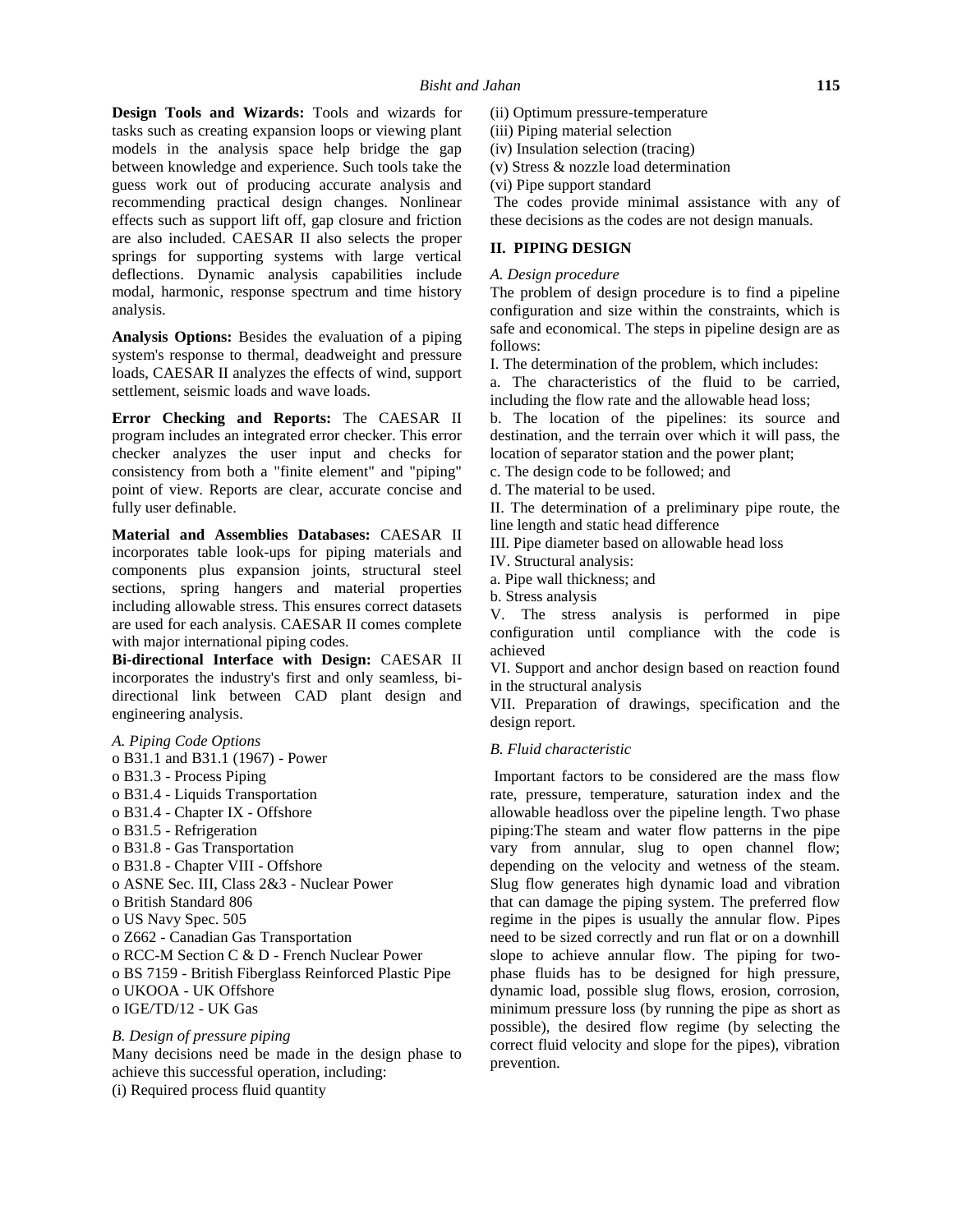*C. Codes Governing Piping Design and Stress Analysis* (i) ASME B31.3, ASME B31.4 and ASME B31.8

(ii) Other codes including applicable local codes

- (iii) Role and scope of codes
- (iv) Information available from codes
- (v) Typical organization of code material



**Fig.1.** Pipe Modeling in CAESAR- II.

------------------------

#### *D. Static Analysis Input Listing*

PIPE DATA From 10 To 20 DX= 101.600 mm. PIPE Dia= 168.275 mm. Wall= 7.112 mm. Insul= .000 mm. Cor= 1.5000 mm. GENERAL T1= 40 C T2= 27 C T3= 40 C T4= 65 C T5= 27 C P1= 344.7378 KPa P2= 98.4965 KPaPHyd= 522.0316 KPa Mat= (21) PLASTIC PIPE(CFRP) Ex=  $22,063,222$  KPaEa/Eh\*Vh/a= .1527 Density= .0017 kg./cu.cm. Fluid= .0006680 kg./cu.cm. RIGID Weight= 191.27 N. RESTRAINTS Node 10 ANCCnode 420 ALLOWABLE STRESSES BS 7159 (1989) Sy= 241,316 KPa ----------------------- From 20 To 30 DX= 150.000 mm. DY= -25.000 mm. REDUCER Diam2= 219.075 mm. Wall2= 8.179 mm. ------------------------------------------------------------------- ---------- From 30 To 40 DX= 808.000 mm. PIPE Dia= 219.075 mm. Wall= 8.179 mm. Insul= .000 mm. GENERAL Mat= (21) PLASTIC PIPE(CFRP) Ex= 22,063,222 KPaEa/Eh\*Vh/a= .1527 Density= .0017 kg./cu.cm. SIF's & TEE's Node 40 Welding Tee ALLOWABLE STRESSES BS 7159 (1989)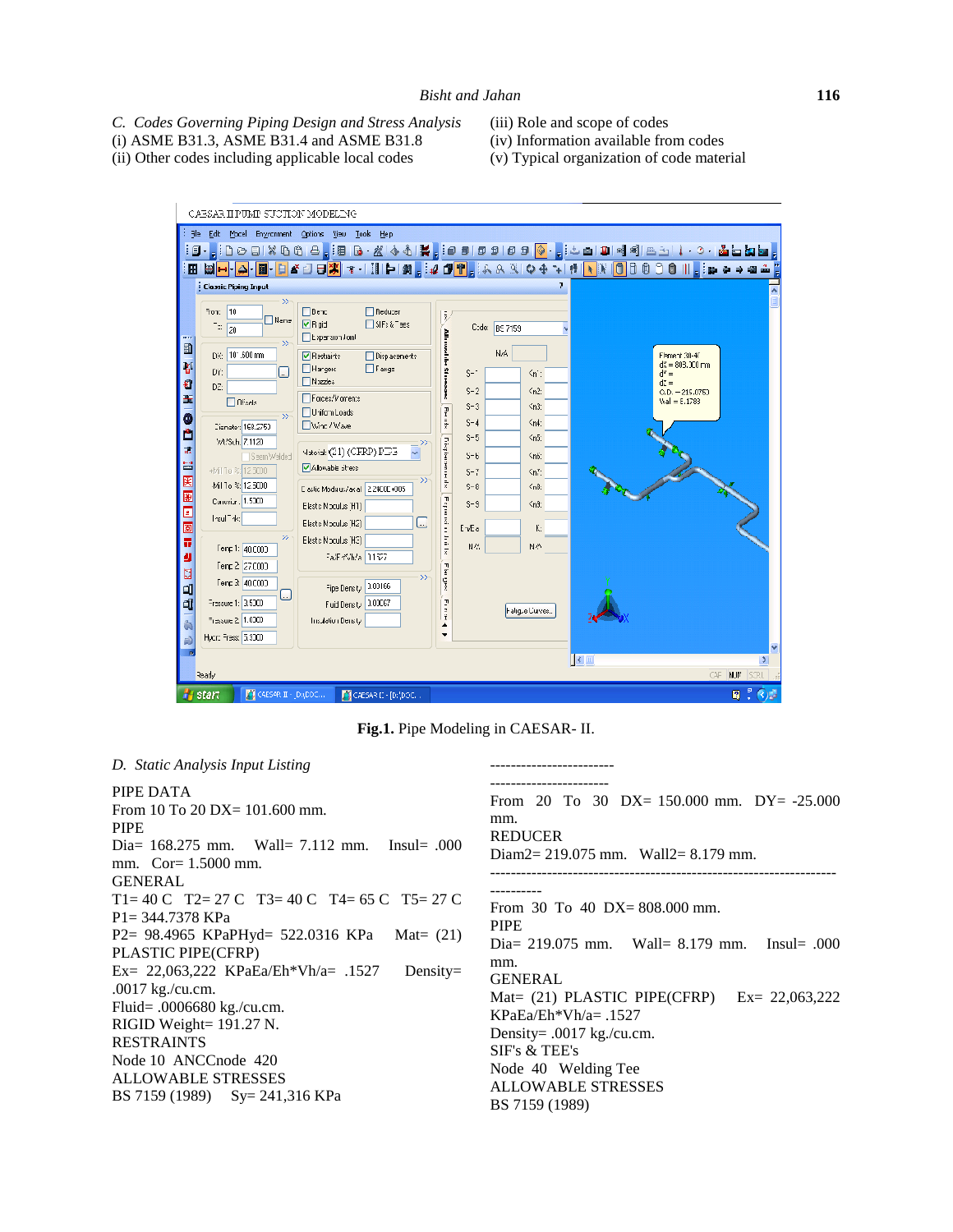----------

From 40 To 50 DX= 475.000 mm.

-------------------------------------------------------------------

-------------------------------------------------------------------

-------------------------------------------------------------------

----------

From 50 To 60 DX= 104.775 mm. RIGID Weight= 177.93 N.

----------

From 60 To 70 DX= 19.000 mm. RIGID Weight= 78.38 N.



From 70 To 80 DX= 295.000 mm. GENERAL T1= 40 C T2= 40 C T3= 40 C T4= 65 C T5= 150 C P2= 49.2483 KPa RIGID Weight= 1,378.95 N.

-------------------------------------------------------------------

*E. Principal Stresses and Failure Theories* (i) Longitudinal, circumferential and radial stresses (ii) Principal axes and principal stresses. (iii) Failure theories (maximum principal stress failure



**Fig. 2.** Stress Isometrics of Pump Suction.